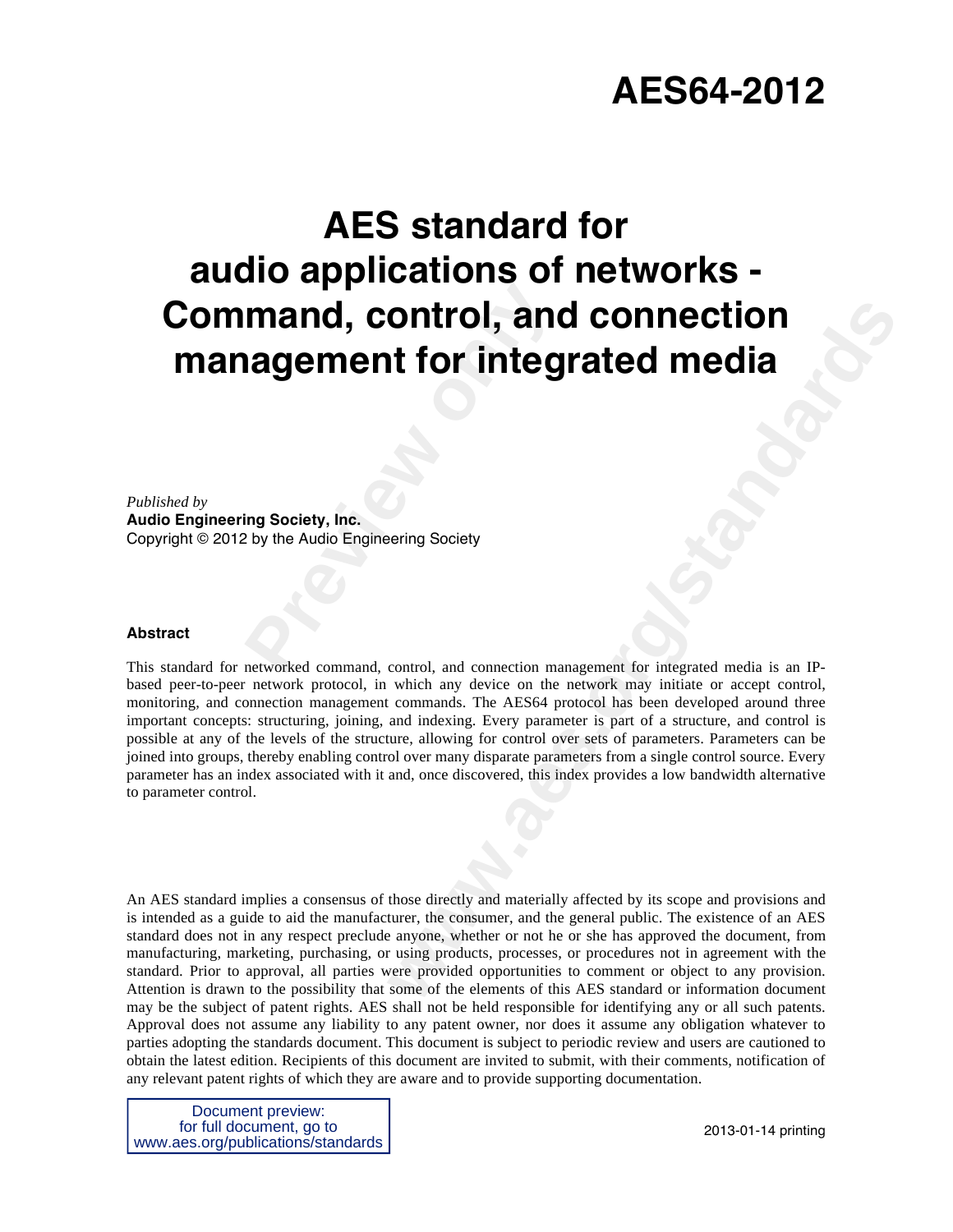## $-2-$

## **Contents**

| Document preview:<br>for full document, go to<br>www.aes.org/publications/standards | 2013-01-14 printing |
|-------------------------------------------------------------------------------------|---------------------|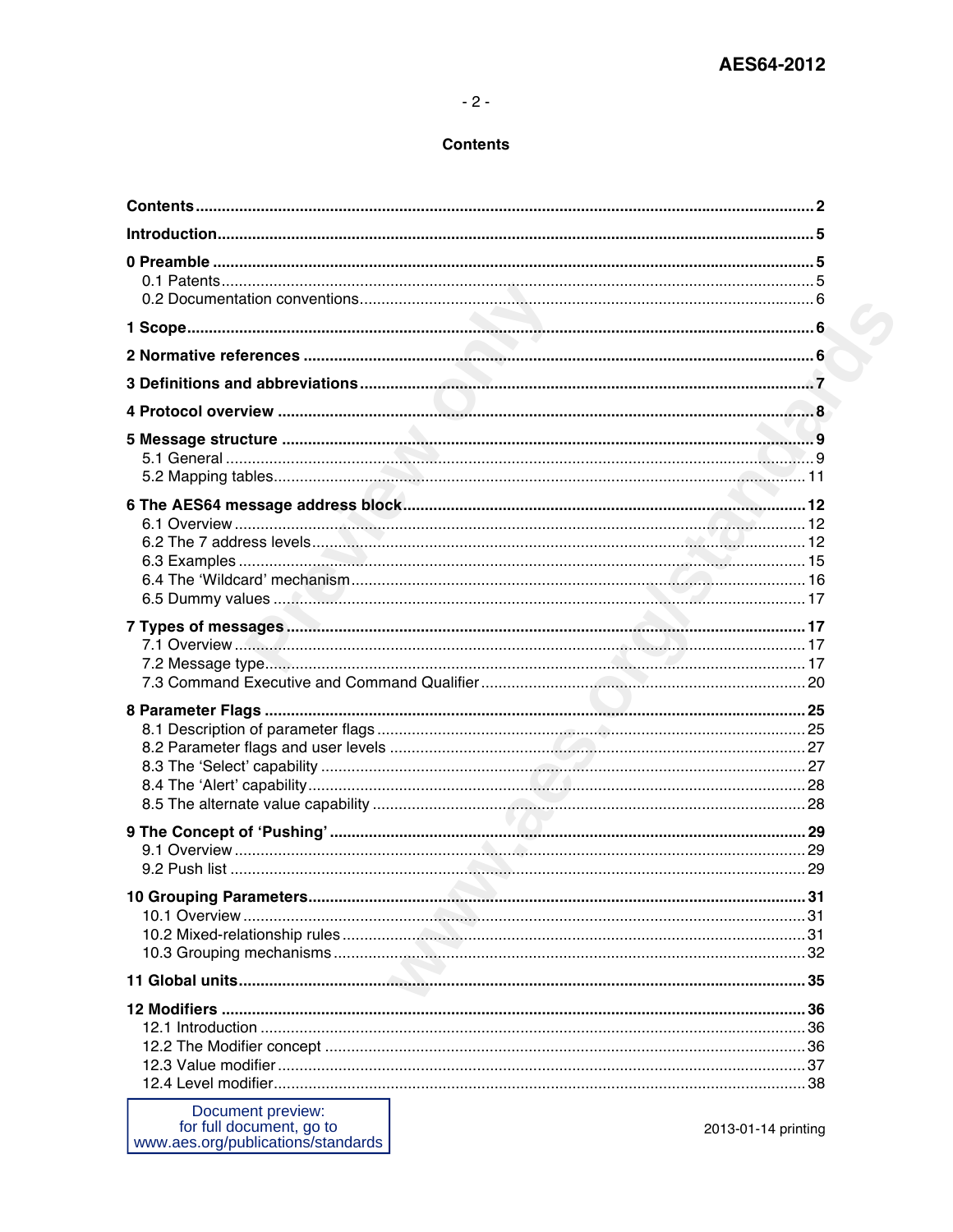| <b>Mandales</b> |  |
|-----------------|--|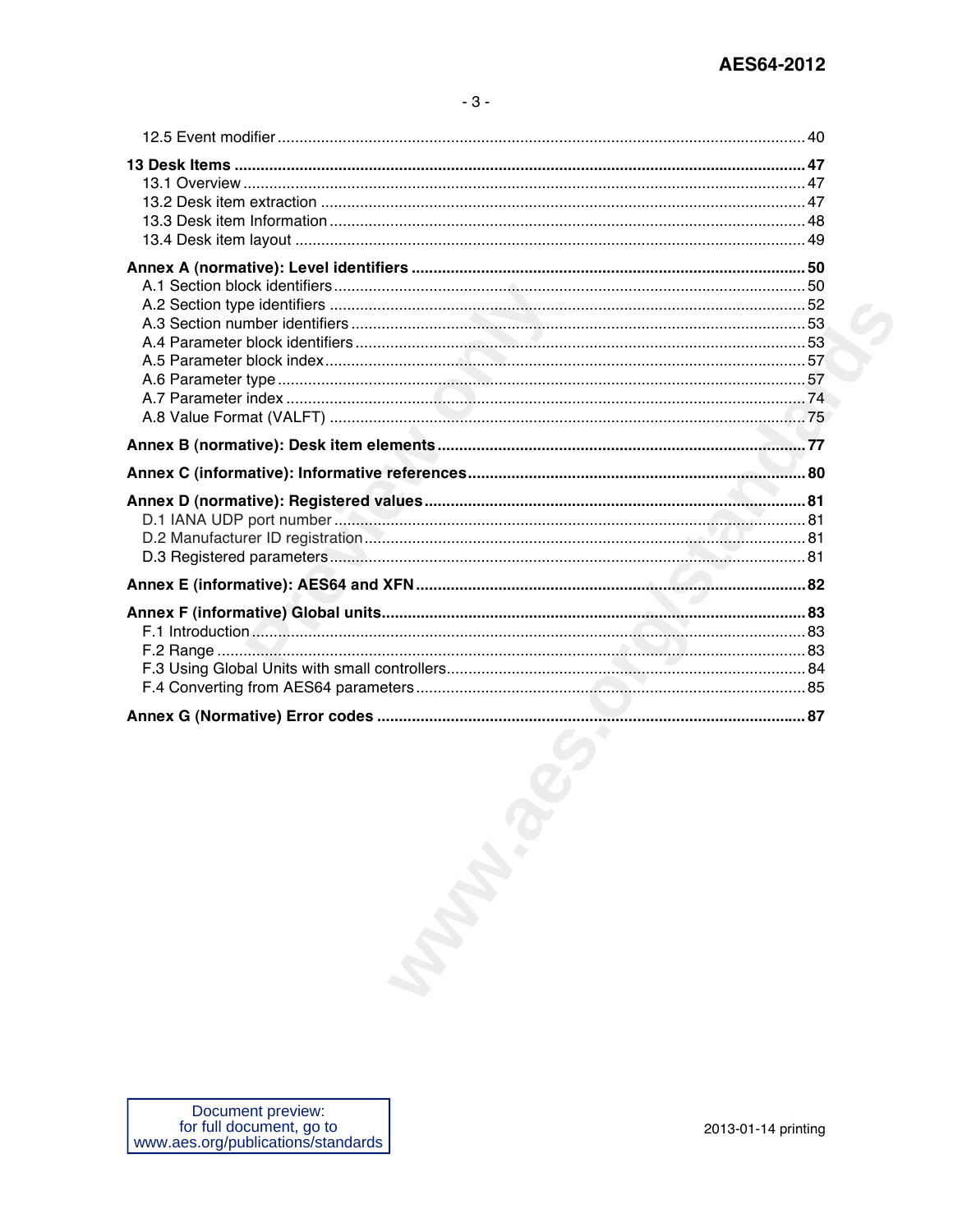## **AES64-2012**

### - 4 -

## **Foreword**

This foreword is not part of the AES64-2012 *AES standard for audio applications of networks - Command, control, and connection management for integrated media*.

This document grew out of an earlier XFN protocol and was developed within AES standards working group SC-02-12 under project AES-X170. The members of the writing group that developed this document in draft included R. Gurdan - leader of task group SC-02-12G - and R. Foss.

**Provided by RC-02-12 (June 2012)**<br> **Provided by Previous Contract of Provided Services** Richard Foss Chair, working group SC-02-12 (June 2012)

# **www.aes.org/standards Note on normative language**

In AES standards documents, sentences containing the word "shall" are requirements for compliance with the document. Sentences containing the verb "should" are strong suggestions (recommendations). Sentences giving permission use the verb "may". Sentences expressing a possibility use the verb "can".

Document preview: for full document, go to www.aes.org/publications/standards

2013-01-14 printing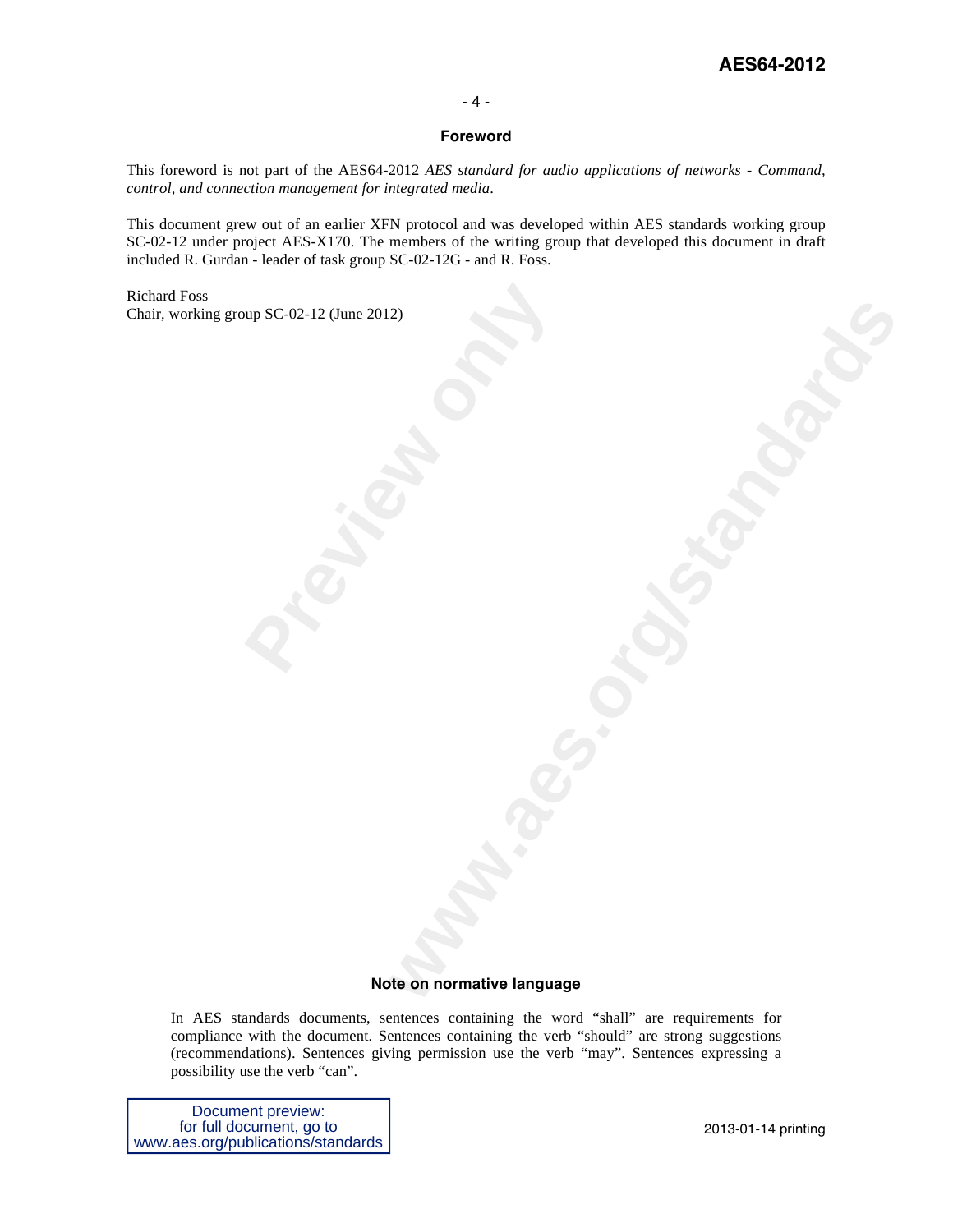

## **AES standard for audio applications of networks - Command, control, and connection management for integrated media**

## **Introduction**

and task groups for audio applications of networks related to the routing of audio and MIDI data, as eifies an approach to the control and monitoring of audio ther media networks, and furthermore specifies an<br>anagement.<br>Pe adio applications of networks have up to now focused on connection<br>of audio and MIDI data, as well as associated synchronization issues.<br>See, and monitoring of professional andio devices within any<br>s, and furthermore speci The AES working and task groups for audio applications of networks have up to now focused on connection management issues related to the routing of audio and MIDI data, as well as associated synchronization issues. This standard specifies an approach to the control and monitoring of professional audio devices within any IP-based audio and other media networks, and furthermore specifies how such an approach can be integrated with connection management.

## **0 Preamble**

## **0.1 Patents**

The Audio Engineering Society draws attention to the fact that it is claimed that compliance with this AES standard or information document may involve the use of the following patents:

European Patent PCT/EP/2008/062699 "Digital Multimedia Network with Hierarchical Parameter Control Protocol", publication date 9 April 2009.

European Patent PCT/EP/2008/063195 "Digital Multimedia Network with Join Mechanism", publication date 9 April 2009.

European Patent PCT/EP/2008/063255 "Digital Multimedia Network with Latency Control", publication date 9 April 2009.

European Patent PCT/EP/2008/063256 "Data Stream Router", publication date 9 April 2009.

European Patent PCT/EP/2008/063197 "An Apparatus and a Method for Modifying a Command Message in a Digital Multimedia Network", publication date 9 April 2009.

The AES holds no position concerning the evidence, validity and scope of this patent right.

The holder of this patent right has assured the AES that it is willing to negotiate licenses under reasonable and non-discriminatory terms and conditions with applicants throughout the world. In this respect, the statement of the holder of this patent right is archived with the AES.

Information may be obtained from:

Mr Robby Gurdan: Universal Media Access Networks GmbH, Martinstraße 48-50, 40223 Düsseldorf, Germany

Prof Richard Foss: Computer Science Department, Rhodes University, Grahamstown 6140, South Africa